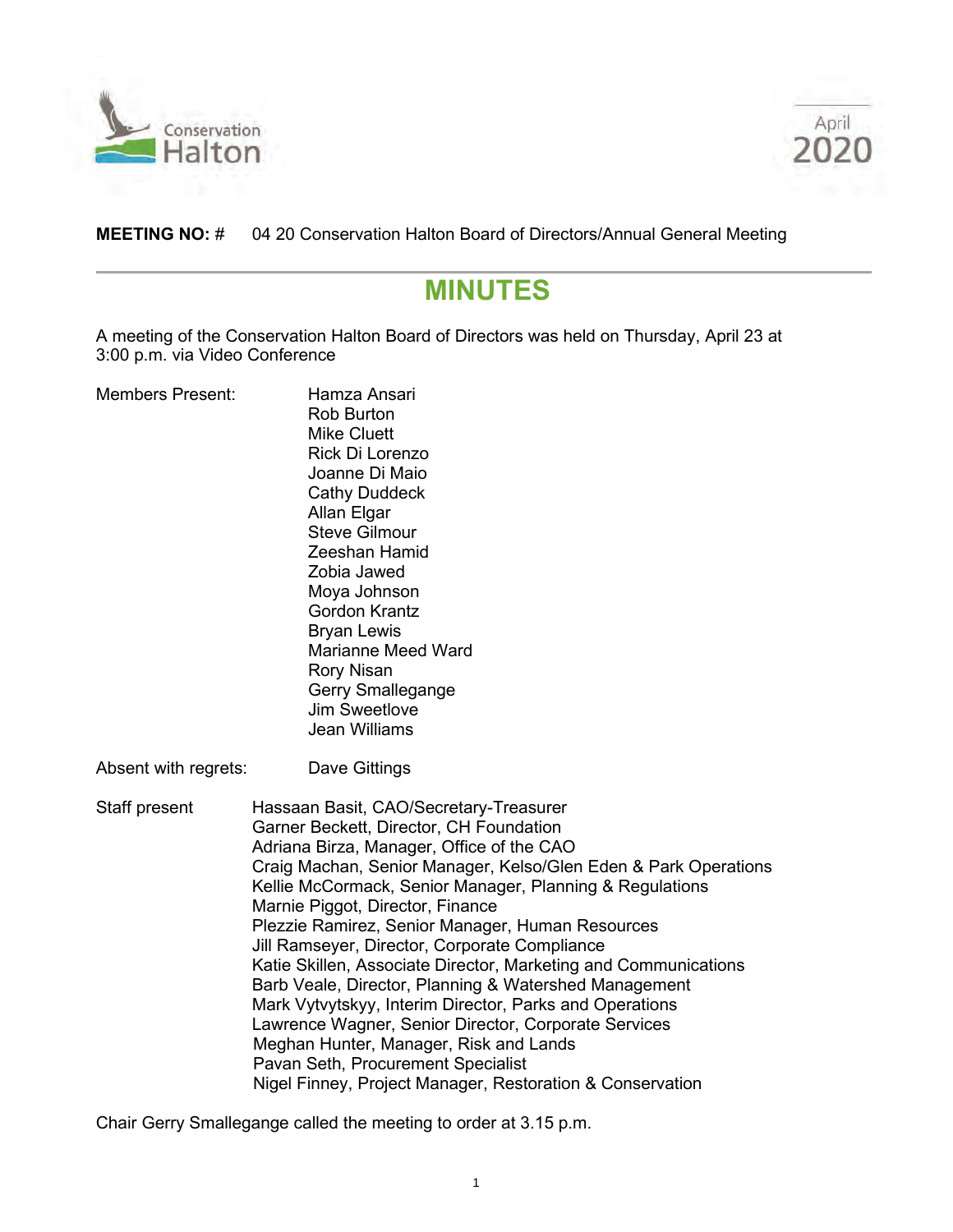



- **1. Roll Call**
- **2. Acceptance of Agenda as AMENDED**
- **CHBD 04 01:** Moved by: Moya Johnson Seconded by: Zeeshan Hamid

THAT the Conservation Halton Board of Directors **accepts the agenda as distributed.**

## *Carried*

## **3. Disclosure of Pecuniary Interest for Board of Directors**

#### There were **NONE**.

- **4. Consent Items** Approval of Conservation Halton Board of Director Meeting Minutes dated April 1, 2020
- 4.1 Kelso Dam Update (CHBD 04 20 01)
- 4.2 Kelso Spill Update Beyond Restoration (CHBD 04 20 02)
- 4.3 Maplehurst Correctional Centre Flood Mitigation Feasibility Study (CHBD 04 20 03)
- 4.4 Science & Partnerships Highlights 2019 (CHBD 04 20 04)
- 4.5 2020 Protecting People and Property: Ontario's Flooding Strategy (CHBD 04 20 05)
- 4.6 Provincial Policy Statement (CHDBD 04 20 06)
- 4.7 Update on the Development of Conservation Halton Technical Submission Guidelines (CHBD 04 20 07)
- 4.8 Health & Safety Report 2019 Q4 and 2020 Q1 (CHBD 04 20 08)
- 4.9 Purchasing Report February April 2020 (CHBD 04 20 09)

The consent items **were adopted.**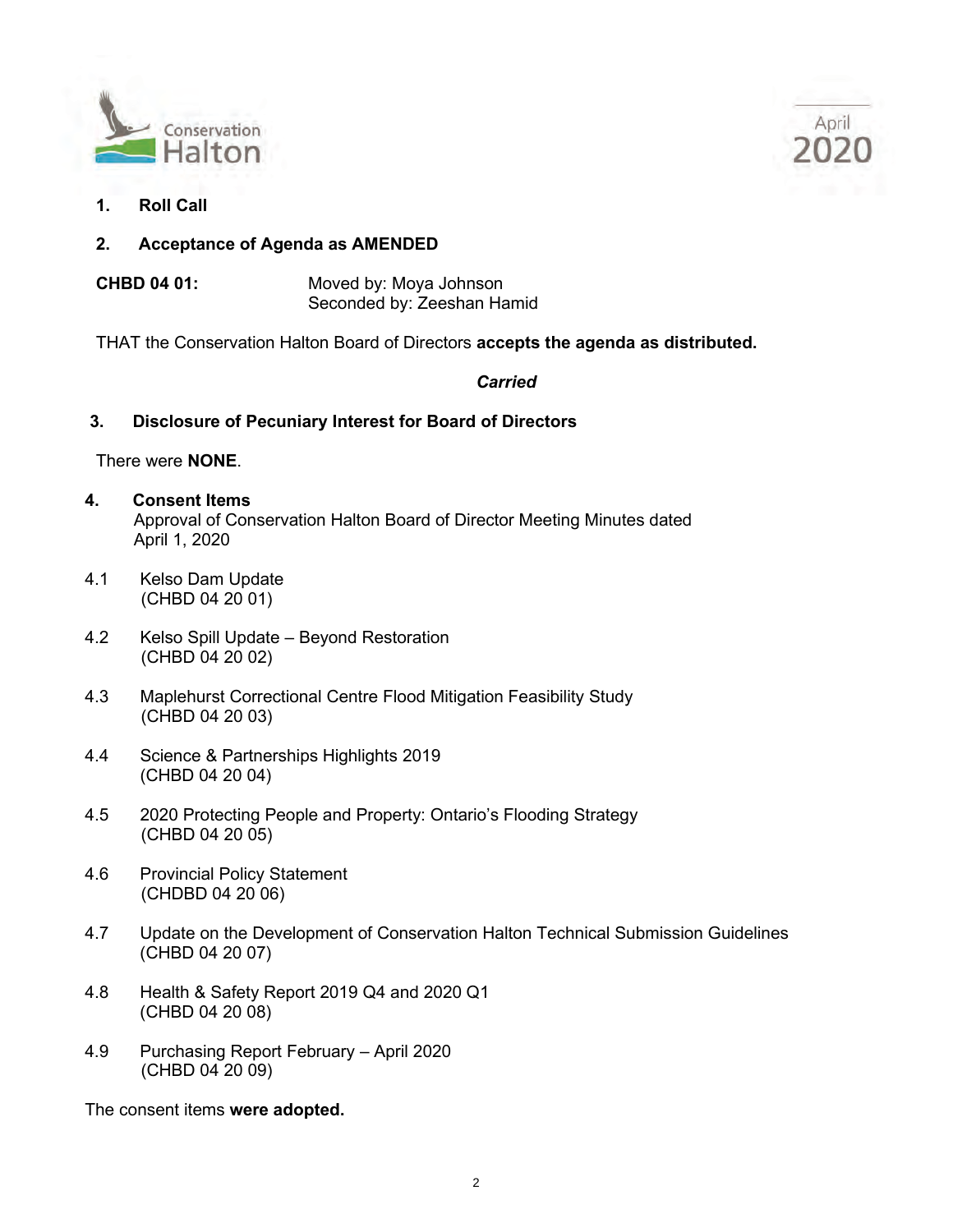



## **5. Action Items**

5.1 2019 Audited Financial Statement (Audit Findings presentation by Matthew Betik, KPMG Engagement Partner) (Report #: CHBD 04 20 10)

**CHBD 04 02** Moved by: Gordon Krantz Seconded by: Bryan Lewis

THAT the Conservation Halton Board of Directors **approve the attached audited financial statements for the year ended December 31, 2019.**

*Carried*

5.2 2019 Budget Variance Report (Report #: CHBD 04 20 11)

**CHBD 04 03** Moved by: Marianne Meed Ward Seconded by: Rory Nisan

THAT the Conservation Halton Board of Directors **approve the allocation of the 2019 operating surplus to the following Reserves:**

- **\$250,000 to the Building State of Good Repair Reserve.**
- **\$72,162 to the Building Reserve.**
- **\$100,000 to the Watershed Management & Support Services Stabilization Reserve.**
- **\$250,000 to a new Digital Transformation Reserve to be established and included in the Conservation Halton Reserves Policy.**
- **\$702,213 to the Conservation Areas Capital Reserve.**
- **\$64,000 to the Conservation Areas Stabilization Reserve**

And

THAT a transfer of \$137,589 to the Debt Financing Charges Reserve **be approved for the budget amount in excess of actual 2019 debt financing charges expense.**

And

THAT the Conservation Halton Board of Directors **receive for information the Budget Variance Report for the year ended December 31, 2019.**

## *Carried*

5.3 2019 YE Investments and Investment Revenue (Report #: CHBD 04 20 12)

**CHBD 04 04**  Moved by: Jim Sweetlove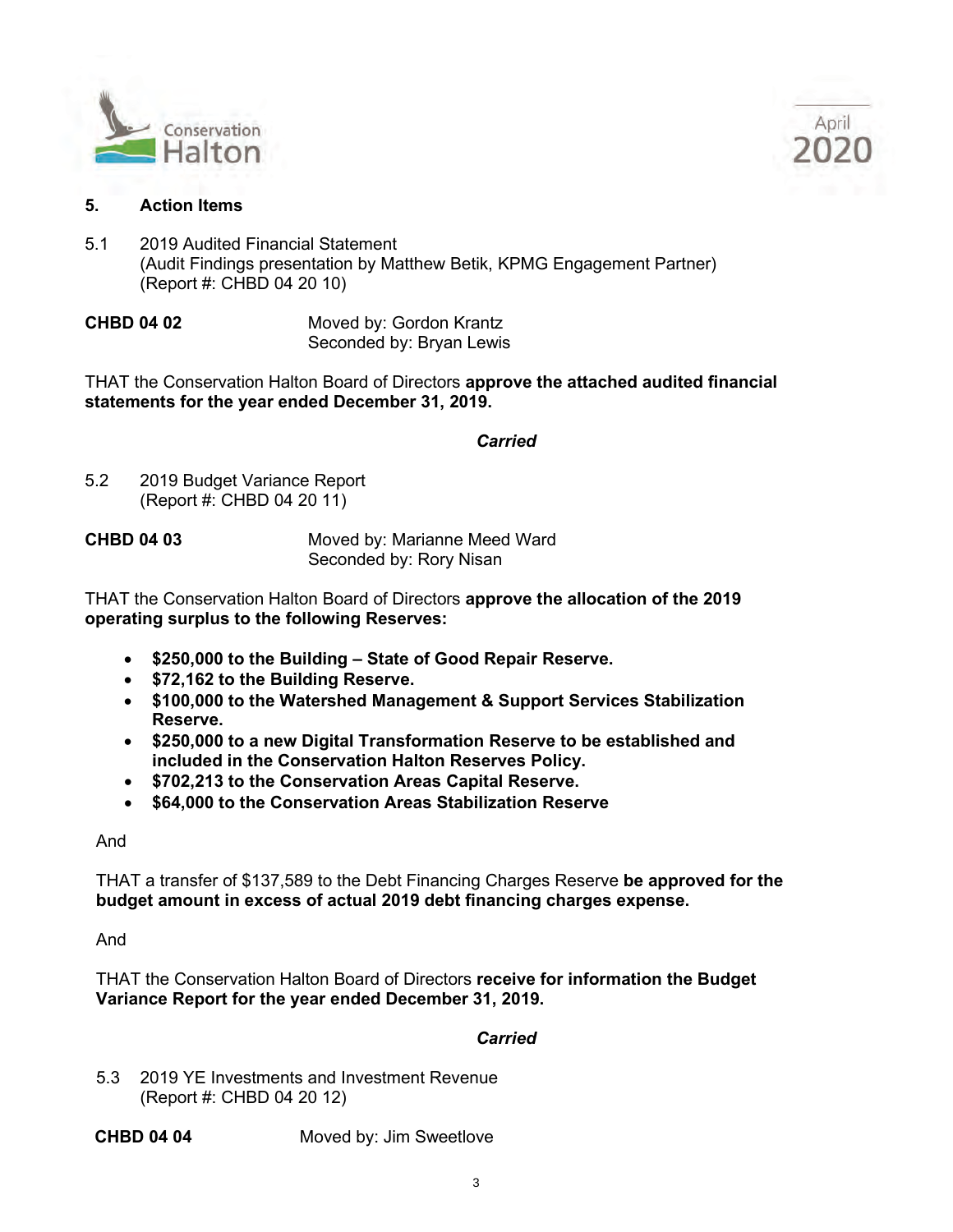



#### Seconded by: Jean Williams

THAT the Conservation Halton Board of Directors **approve the allocation of investment revenue of \$377,835 to operating funds and to reserves as noted in the report;** 

And

THAT the staff report on 2019 Investments and Investment Revenue dated April 23, 2020 **be received for information.**

*Carried* 

- 5.4 2019 YE Capital Projects (Report #: CHBD 04 20 13)
- **CHBD 04 05** Moved by: Zobia Jawed Seconded by: Rob Burton

THAT the Conservation Halton Board of Directors **approve the closing of capital projects as identified in the staff report dated April 23, 2020.**

## *Carried* **Carried**

5.5 Policy Repeal and Modification – Policy 4.2.5 Spills Conservation Halton Policies and Guidelines for the Administration of Ontario Regulation 162/06 and Land Use Planning Policy Document (April 27, 2006 as amended February 25, 2016) (Report #: CHBD 04 20 14)

**CHBD 04 06** Moved by: Mike Cluett Seconded by: Joanne Di Maio

THAT the Conservation Halton Board of Directors **repeals the existing Policy 4.2.5 contained in "Conservation Halton Policies and Guidelines for the Administration of Ontario Regulation 162/06 and Land Use Planning Policy Document (April 27, 2006 as amended February 25, 2016)" and approves a new interim Policy 4.2.5 which outlines a general policy approach for dealing with proposed development within spill areas.**

## *Carried*

5.6 RFP 021020 automated gates – Conservation Halton) (Report #: CHBD 04 20 17)

**CHBD 04 07** Moved by: Cathy Duddeck Seconded by: Allan Elgar

THAT the Conservation Halton Board of Directors **approve the supply & Install contract to Logic-Controle Inc. in the amount of \$272,000.00 for installation of Automated Security Gates at all Conservation Halton park locations in accordance with RFP 021020.**